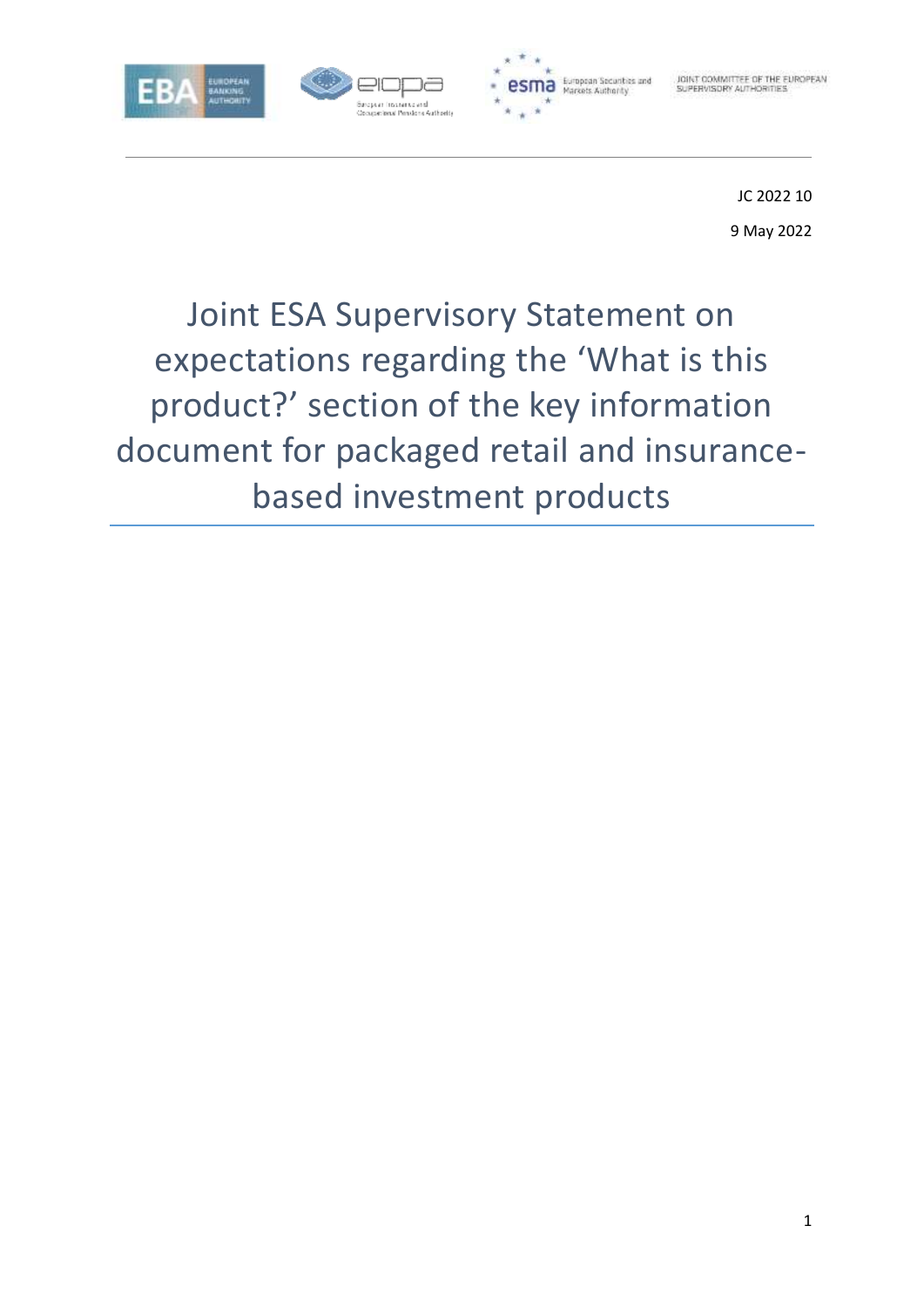





# 1. LEGAL BASIS

- 1.1. The European Supervisory Authorities (ESAs) provide this Supervisory Statement on the basis of Article 29(2) of Regulation (EU) No  $1093/2010<sup>1</sup>$ , Regulation (EU) No  $1094/2010<sup>2</sup>$ , and Regulation (EU) No 1095/2010<sup>3</sup>. These Articles mandate the ESAs to play an active role in building a common Union supervisory culture and consistent supervisory practices, as well as in ensuring uniform procedures and consistent approaches throughout the Union.
- 1.2. The ESAs deliver this Supervisory Statement on the basis of Article 6(1) to (4) and Article 8(3)(c) of Regulation (EU) No 1286/2014 (PRIIPs Regulation)<sup>4</sup> and Article 2 and Articles 10 to 14 of Commission Delegated Regulation (EU) 2017/653 (PRIIPs Delegated Regulation)<sup>5</sup>. The PRIIPs Regulation establishes a set of common rules, both in terms of format and content that must be observed by PRIIP manufacturers whenever they draw up the key information document (KID), and that needs to be prepared for all PRIIPs that are made available to retail investors. The PRIIPs Delegated Regulation includes a template for the KID, which is structured such that the retail investor is given an answer to a set of key questions.
- 1.3. This Supervisory Statement is addressed to the competent authorities, as defined in Article 4(8) of the PRIIPs Regulation<sup>6</sup>.
- 1.4. The ESAs Boards of Supervisors have adopted this Supervisory Statement.

# 2. CONTEXT AND OBJECTIVE

**.** 

2.1. The objective of this Supervisory Statement is to achieve a high, effective and consistent level of regulation and national supervision promoting a level playing field and the protection of retail investors.

<sup>1</sup> Regulation (EU) No 1093/2010 of the European Parliament and of the Council of 24 November 2010 establishing a European Supervisory Authority (European Banking Authority), amending Decision No 716/2009/EC and repealing Commission Decision 2009/78/EC (OJ L 331, 15.12.2010, p. 12).

<sup>2</sup> Regulation (EU) No 1094/2010 of the European Parliament and of the Council of 24 November 2010 establishing a European Supervisory Authority (European Insurance and Occupational Pensions Authority), amending Decision No 716/2009/EC and repealing Commission Decision 2009/79/EC (OJ L 331, 15.12.2010, p. 48).

<sup>3</sup> Regulation (EU) No 1095/2010 of the European Parliament and of the Council of 24 November 2010 establishing a European Supervisory Authority (European Securities and Markets Authority), amending Decision No 716/2009/EC and repealing Commission Decision 2009/77/EC (OJ L 331, 15.12.2010, p. 84).

<sup>4</sup> Regulation (EU) No 1286/2014 of the European Parliament and of the Council of 26 November 2014 on key information documents for packaged retail and insurance-based investment products (PRIIPs), OJ L 352, 9.12.2014, p. 1-23.

<sup>5</sup> Commission Delegated Regulation (EU) 2017/653 of 8 March 2017 supplementing Regulation (EU) No 1286/2014 of the European Parliament and of the Council on key information documents for packaged retail and insurance-based investment products (PRIIPs) by laying down regulatory technical standards with regard to the presentation, content, review and revision of key information documents and the conditions for fulfilling the requirement to provide such documents (OJ L 100, 12.4.2017, p. 1).

<sup>6</sup> Notwithstanding the fact that specific points of this Supervisory Statement describe supervisory expectations for PRIIP manufacturers, they are required to comply with the regulatory and supervisory framework applied by their competent authorities based on Union or national law.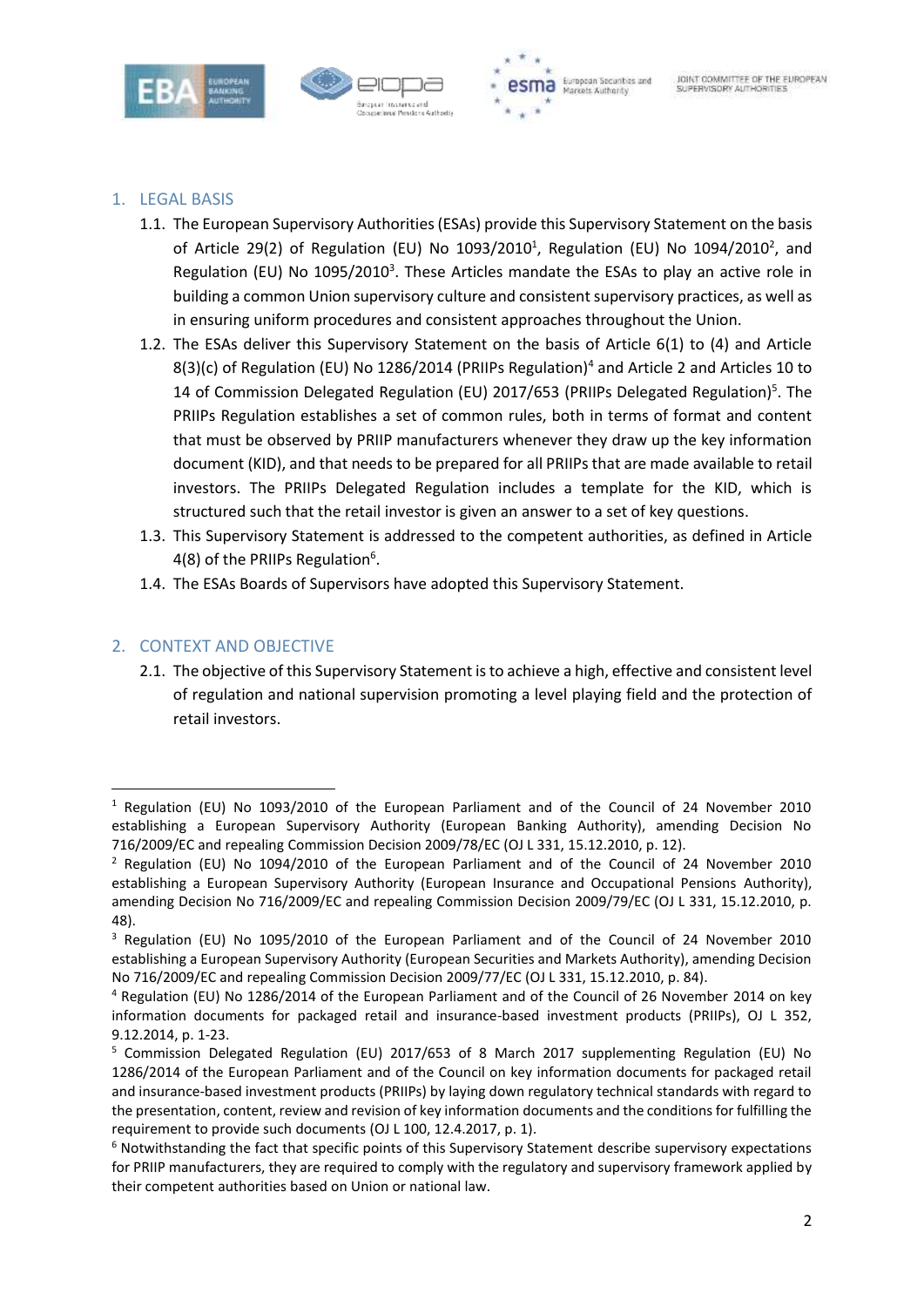

1





- 2.2. The 'What is this product?' section is the first descriptive section of the KID<sup>7</sup> and is an essential part of the document to enable retail investors to understand the key features of the product. It is also a largely "free text" section within the KID template, where it is the responsibility of the PRIIP manufacturer to use appropriate text or language and there are not pre-defined narrative explanations.
- 2.3. The answer to the question 'What is this product?' must be provided according to five elements:
	- $\bullet$  the type of the PRIIP ('Type');
	- its objectives and the means for achieving them, including by means of direct or indirect exposure to the underlying assets ('Objectives');
	- the description of the type of retail investor to whom the PRIIP is intended to be marketed ('Intended retail investor');
	- where applicable, details of the insurance benefits; and
	- the term of the PRIIP ('Term').
- 2.4. Taking into account different approaches taken by certain PRIIP manufacturers to describe the main features of the product, including approaches which are considered to go against the aims of the KID to provide retail investors with information that is accurate, fair, clear and not misleading, the ESAs consider it important to clarify their expectations regarding the 'What is this product?' section of the KID.
- 2.5. In particular, as highlighted in recitals 13 and 14 of the PRIIPs Regulation, given difficulties many retail investors have in understanding specialist financial terminology, particular attention should be paid to the vocabulary and style of writing used in the document. It is, therefore, necessary to ensure that clear and understandable language is used, which is accessible to retail investors and that the description of how the investment objectives are achieved, including the description of the financial instruments used, avoids financial jargon and terminology which is not clear to retail investors. The ESAs' supervisory experience since the implementation of the KID has shown that these standards relating to the use of clear and understandable language, are often not adhered to by PRIIPs manufacturers.
- 2.6. This Supervisory Statement applies to all types of PRIIPs. However, a number of the issues identified so far during the supervision of the KID concern product features that are not relevant to all types of PRIIPs, and in particular are only relevant for certain types of structured products or derivatives. These features include, for example, autocallability, the possibility for early termination, and the payment of coupons or leverage. Products with these features are usually offered directly, but in some jurisdictions might also be offered as underlying investment options in a PRIIP offering a range of options for investment. In this context, in most cases, the issues are only applicable to the specific information on relevant underlying investment options, rather than the generic key information document.
- 2.7. At this stage, the ESAs have considered those elements of the 'What is this product?' section that apply to all types of PRIIPs, including the 'Type', 'Objectives' and 'Intended retail

<sup>7</sup> Prior to this section there is a standardised section called 'Purpose', identification elements of the product such as its 'Name', and where applicable, an alert regarding the product's complexity.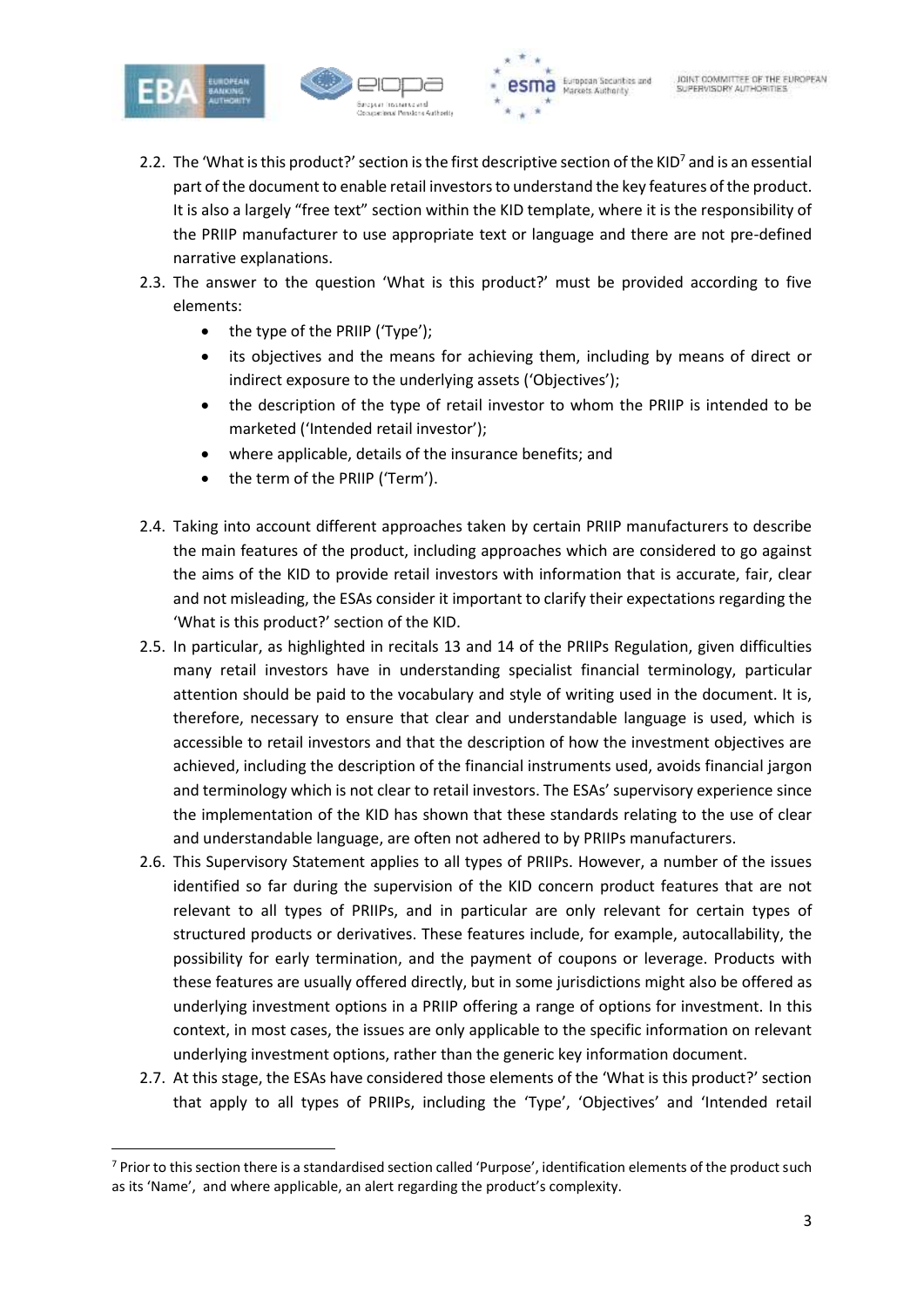





investor' and 'Term'. This does not mean that there are not issues relating to current practices for the part of this section on the insurance benefits, or indeed regarding other "free text" sections of the KID. The ESAs may, in a next step, set out their views and expectations regarding these other parts of the KID.

2.8. For each of the issues identified, a description is provided of some of the current practices observed, with reference to specific examples drawn from KIDs that are included in an Annex. followed by the ESAs expectations regarding how to improve the clarity and comparability of KIDs.

# 3. 'TYPE' OF PRIIP

- 3.1. The PRIIPs Delegated Regulation requires this part to describe the PRIIP's legal form<sup>8</sup>. While this might seem to be a straightforward requirement, the ESAs have identified a number of concerns regarding current practices. In particular that the same very general legal category or label is used for different products. These practices mean that this Type section can be of limited value to retail investors to properly distinguish and compare between products, and may also lead to misinterpretations by the retail investor about the nature of the product as described further below.
- 3.2. Commonly used types for certain PRIIPs are 'debt instrument' or 'debt obligation' or 'note' (or other synonyms). These labels are used for a variety of products with very different features, such as mortgage bonds, structured notes (non-leverage products) and leverage products (i.e. turbos or turbo warrants) as illustrated in Examples 1, 2 and 3 in the Annex.

#### *ESAs' expectations regarding the 'Type'*

- 3.3. Some approaches indicating only the broad legal form of the product, while potentially being accurate<sup>9</sup>, are not considered to be an adequate description, as they are of limited value for retail investors to identify sub-classes of comparable instruments. Therefore, the key objectives of the PRIIPs Regulation, i.e., the ability for the retail investor to understand and compare between types of products, are considered to be undermined by very generic labelling.
- 3.4. PRIIP manufacturers should:
	- a. be mindful of the legal form they use, choosing the (legal) terminology that best represents the nature of the product, and to specify it further to the extent possible;
	- b. include in the description:
		- i) an indication that the return of the product depends on the performance of an underlying asset(s)/reference value(s) (where applicable);

1

<sup>8</sup> Article 2(1) of the PRIIPs Delegated Regulation.

<sup>&</sup>lt;sup>9</sup> See the classification already set out in Directive 2014/65/EU of the European Parliament and of the Council of 15 May 2014 on markets in financial instruments and amending Directive 2002/92/EC and Directive 2011/61/EU OJ L 173, 12.6.2014, p. 349–496 (MiFiD II), Annex 1, SECTION C 'Financial instruments'.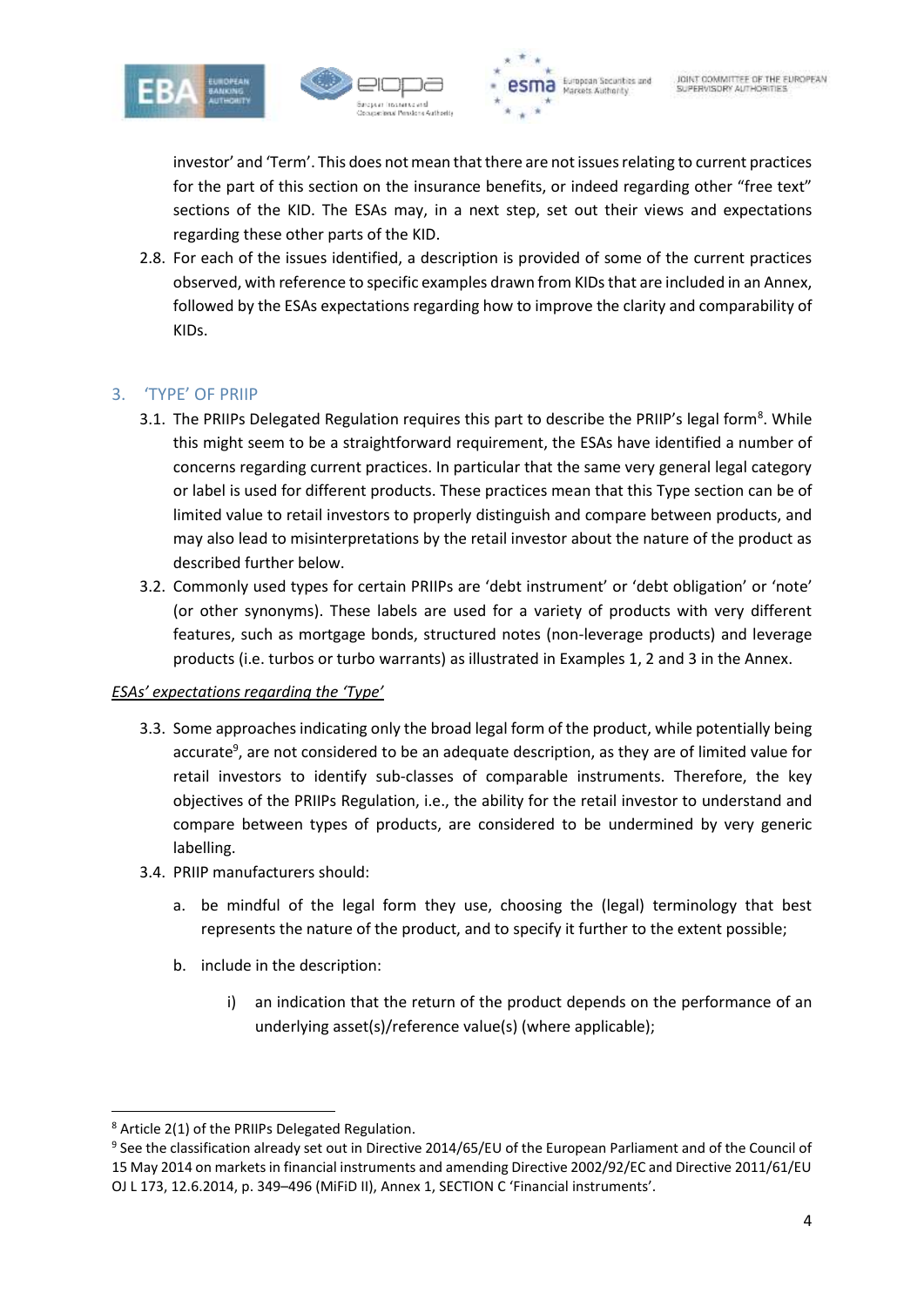





ii) a mention of the capital protection level, clarifying that protection is only against market risk<sup>10</sup> (the retail investor may still lose the entire capital in case of insolvency of the PRIIP manufacturer/guarantor or any other credit event), along the following lines:

- [Full capital protection]/ [partial capital protection (x%)] / [no capital protection]/against market risk;

- [Risk of losing more than the capital invested/deposited];

3.5. PRIIP manufacturers should present the class of product in a short, concise and easy to understand way, avoiding long narratives on the details of the specific product.

# 4. 'OBJECTIVES' AND 'TERM' OF THE PRIIP

- 4.1. Competent authorities have frequently encountered a failure by PRIIP manufacturers to describe in sufficiently clear and understandable terms (notwithstanding the PRIIP's inherent complexity) the main features of the product, i.e. the way in which the product works and its aim, its risk/return profile (e.g. capital protected, yield enhancement); the extent of the capital protection and guarantee schemes; the possibility of early redemption (autocallability); the liquidity conditions (e.g. relevant Exchange listing/secondary market trading). As a result, KIDs are not always of sufficient quality to be truly useful to retail investors.
- 4.2. The main areas of poor practice and the ESAs expectations in relation to these are set out below. In the case of PRIIPs offering a range of options for investment that follow the approach set out in Article 10(b) of the PRIIPs Delegated Regulation, this Section is applicable only to the specific information on relevant underlying investment options, except the issue of the use of a clear language and layout (paragraphs 4.3 to 4.6), which is also applicable to the generic key information document.

## *Clear language and layout - usefulness for the retail investor*

4.3. It has been observed that frequently the language used in the KID is too technical and difficult to understand. At the same time, PRIIP manufacturers also use very long and complex legal descriptions, such as those found in the general terms and conditions of the product, that are not easy to read and understand by retail investors.

## *ESAs' expectations regarding the language and layout*

**.** 

- 4.4. As the KID is intended to be a useful pre-contractual document for retail investors it needs to be written in a language that is easy to understand for the intended type of retail investor.
- 4.5. PRIIP manufacturers should also consider how to appropriately structure the text so that it is easy to read, while at the same time maintaining a neutral or balanced presentation between the potential risks and benefits. Long complex sentences and paragraphs, without distinction between the different components of the product, such as the payoff structure should be avoided (e.g. as opposed to the use of bullet points, sub-paragraphs or other structuring).

<sup>&</sup>lt;sup>10</sup> PRIIPs Regulation, Article 8 (3) (d) (ii), and PRIIPs Delegated Regulation, Annex III, point  $4(c)(i)$ .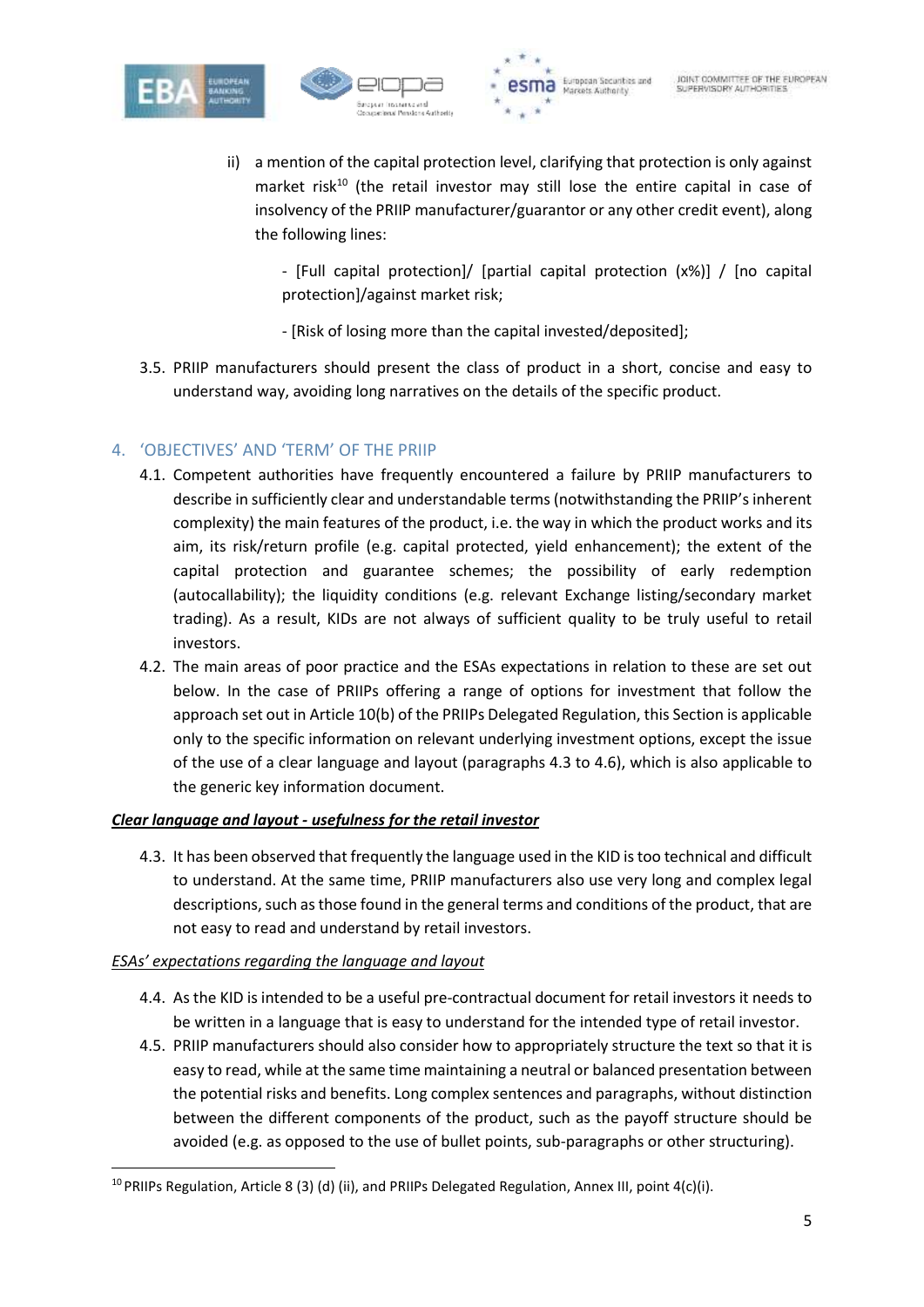





4.6. Technical jargon should be kept to a minimum and, wherever possible, replaced by an equivalent in plain language that every retail investor to whom the product is targeted can be expected to understand. Technical terms should always be defined and explained.

# *Automated process to prepare the KID resulting in too generic information*

- 4.7. Descriptions presented in the KID can be too generic, since, in some cases, they appear to be drafted with the purpose of accommodating a large range of possible pay-offs. Such presentation is presumably a consequence of the automation of the production of the content of this section. Where automation is used, the KID is produced by an IT tool based on the parameters of the products that are provided by the structuring desk or department responsible for product design.
- 4.8. It has been argued by PRIIP manufacturers that, for certain types of PRIPs, such automation is necessary in view of the large amount of products that are issued on the market.
- 4.9. As consequence of this automation process, KIDs often contain a generic description of how the product works in very technical and legal language, which may be followed by a table where all the relevant dates for the product are entered, as well as the name of the underlying assets(s), the coupon amounts, etc. In this case, to try to understand how these types of products work, the retail investor therefore has to combine a generic text with a table. This makes reading and understanding KIDs very difficult.
- 4.10. Yet, it has been observed by competent authorities that a much higher level of quality is achieved in other documentation prepared by the PRIIP manufacturer, such as the marketing brochures, where all the features are detailed using a bespoke text for each product. Although the purposes of these documents is different, this demonstrates, from a practical perspective, that a more manual approach, also for PRIIPs where a very high number of products are issued, is feasible in terms of the resources of PRIIP manufacturers and distributors.

## *ESAs' expectations regarding automated processes*

4.11. Any automation in the process to prepare KIDs should not impair the use of clear, succinct and comprehensible language within the KID and quality checks are advised to ensure the clarity and accuracy of the drafting.

## *Description of capital protection and potential losses*

4.12. The description included in KIDs is often not sufficiently clear, precise and direct in specifying that, in given circumstances, the product implies a capital loss. In those cases, the potential capital loss can be inferred only implicitly, for example, in the case of structured products, by looking at the formula used to calculate the pay-off and performing complex calculations using that formula (see Example 4 in the Annex). A better practice is to explicitly indicate the potential loss (see Example 5 in the Annex).

*ESAs' expectations on the description of capital protection and potential losses*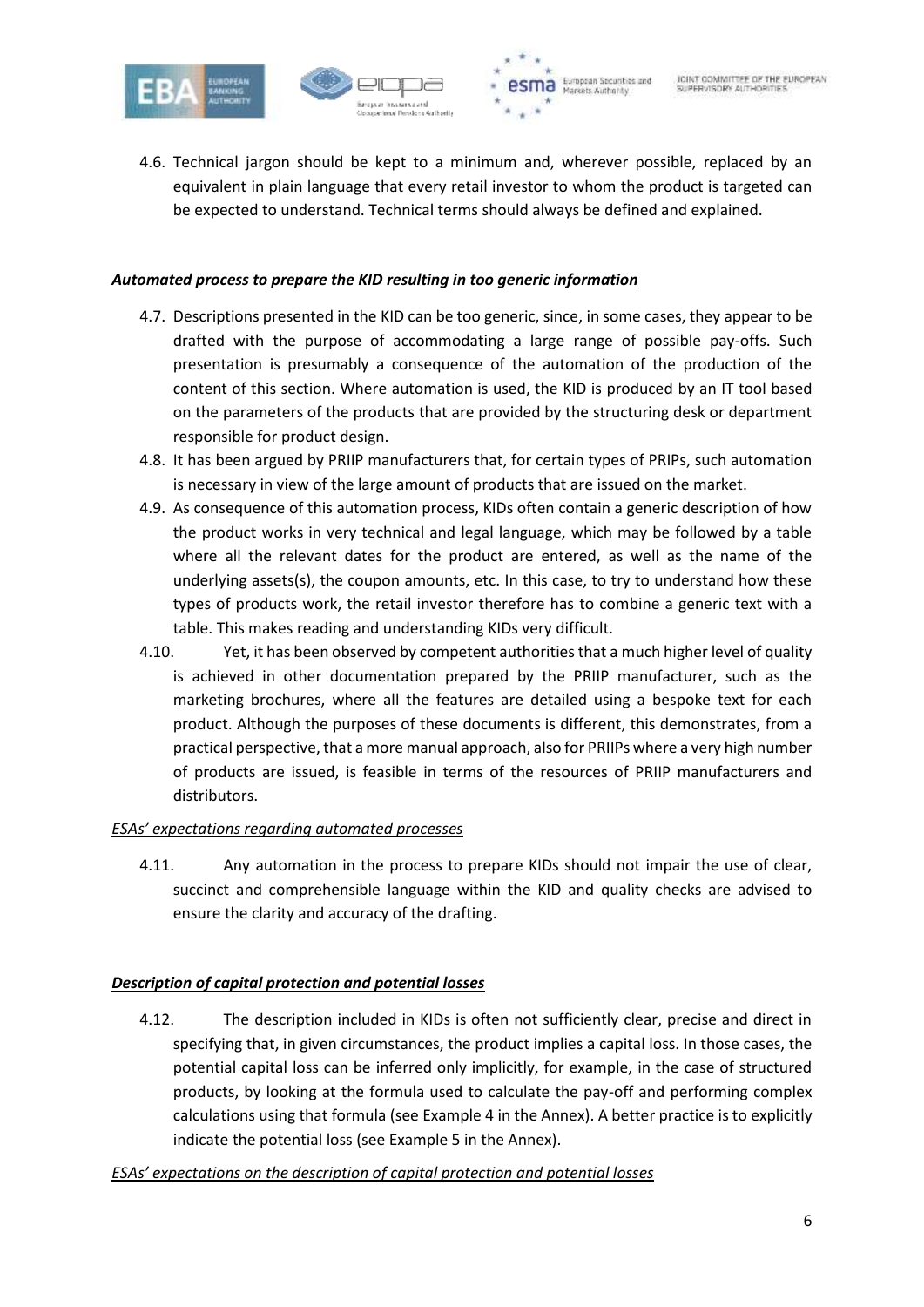





- 4.13. The description included in the KID should be sufficiently clear, precise and direct in specifying that, in given circumstances, the product implies a capital loss. More specifically:
	- a. adverse scenarios that imply a capital loss are expected to be clearly identified and the possibility of such losses indicated explicitly (i.e. total loss/ partial loss up to x%);
	- b. where a PRIIP manufacturer shows only the formula used to calculate the payoff this is not considered to be fair, clear and not misleading.

# *Autocallability and early termination due to extreme market events*

- 4.14. Competent authorities have observed that for financial products with autocallability features, the description included in the KID is often not sufficiently clear, precise and direct in specifying under what circumstances the product expires before maturity with a predetermined payoff.
- 4.15. Likewise, for financial products with early termination features, the information provided in the KID is often too vague, i.e., there is an indication that certain events which affect the underlying assets may give rise to adjustments or early reimbursement of the product, without providing further details. It is worth underlying that these extraordinary market events (e.g. delisting or the cessation of an underlying index or the closing of underlying derivative contracts by counterparties) due to extreme market movements almost always lead to total loss of the investment with the zeroing of the security value.
- 4.16. The examples in the Annex show two types of practices used by PRIIP manufacturers in the description of the autocallability feature. In Example 6 in the Annex, no data (barrier levels, dates) are included in the text and a separate table with full details is presented, which makes the KID very difficult to read and understand. In Example 7 in the Annex, some key data such as barrier levels that lead to the early redemption event are included in the text. In order to simplify the description, other data such as the observation dates are summarized using expressions such as 'annual valuation date (concrete details may be provided in a separate table)'. Example 7 shows a better practice as the narrative uses simpler language and the inclusion of some key data in the text makes it easier to read and understand
- 4.17. Either a pure narrative description or a mix between text and tables are considered appropriate ways to provide information, provided in all cases a clear and easy to read language is used. Tables can be used to provide details or as a way to summarise the main features and facilitate comparability with other products.

## *ESAs' expectations on autocallability*

- 4.18. The feature of early redemption should be shown prominently within the 'What is this product?' section, potentially at the very beginning of the description of 'Objectives', as well as in relation to the information on the 'Term' of the PRIIP.
- 4.19. Depending on the complexity of the product and abundance of data-points and observation dates, PRIIP manufacturers should try to include in the text the most relevant concrete data/levels, in particular the barrier levels and the frequency of autocall windows. Other details such as full details on observation dates could be indicated in a separate table.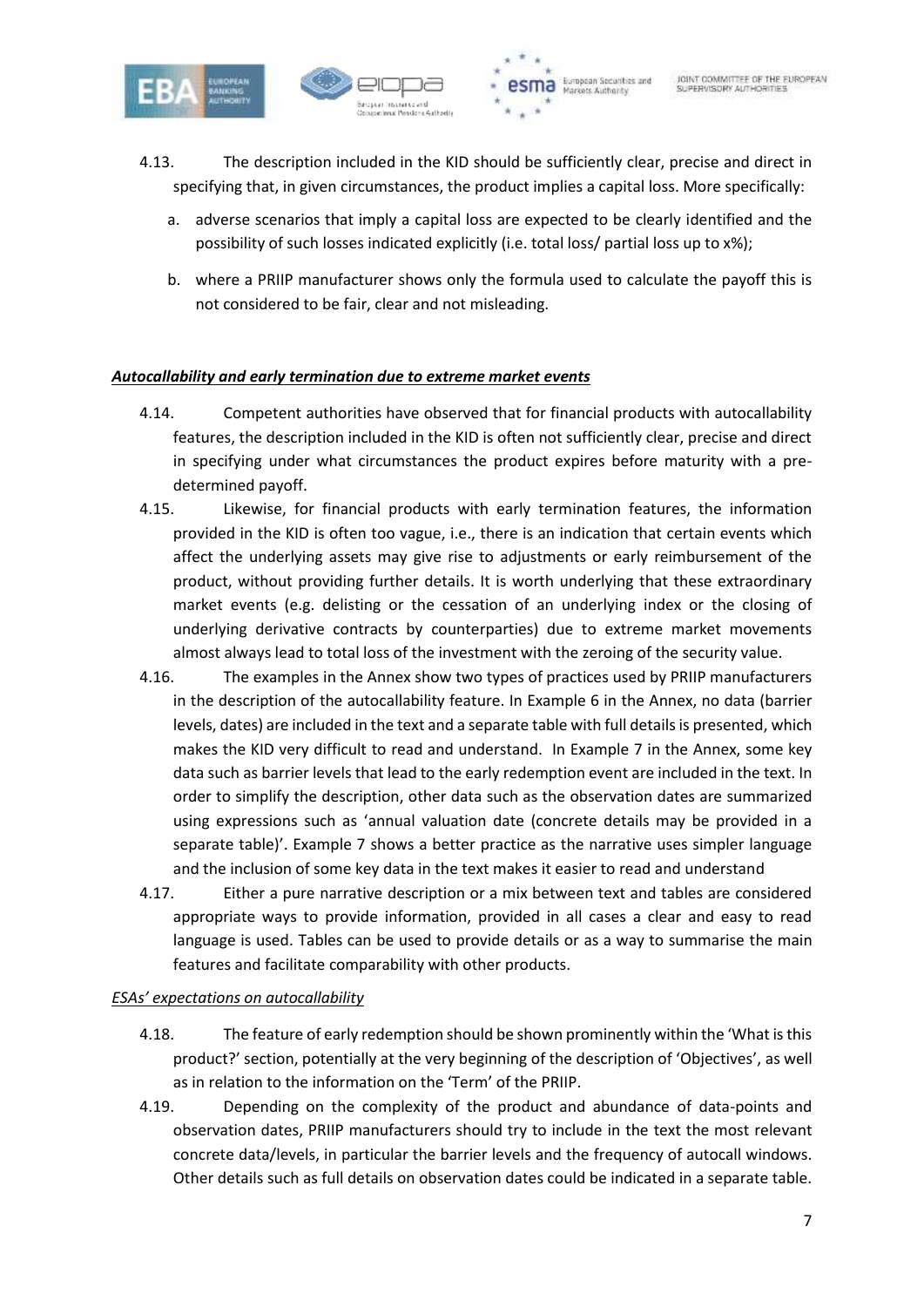



- 4.20. If the product has a long list of valuation dates, it may also be acceptable to summarize the data using expressions such as 'yearly from x/xx/xx to yy'.
- 4.21. In any case, the general principle of the use of clear language needs to be considered. The PRIIP manufacturer needs to ensure the text provides a clear and easy to read description of this element.

#### *ESAs' expectations on early termination due to extreme market movements of underlying asset(s):*

- 4.22. The possibility of early termination, where applicable, should be shown along with the information on the maturity date.
- 4.23. Explanations about the early termination or unilateral modifications or delisting should be provided, specifying that the PRIIP manufacturer is entitled to terminate the product with immediate effect, if extraordinary events occur. While it is recognised that it is not always possible for the KID to include every possible ground for termination, retail investors should nonetheless be able to understand, based on the KID, the main events that could give rise to a unilateral termination and its impact on the investment.

#### *Coupon payments*

- 4.24. Different approaches have been observed to explain the timing and frequency of coupon payments. This includes, for instance:
	- the use of a concise format, with observation dates summarized using expressions such as 'monthly from x/xx/xx to yy'; (see Example 8 in the Annex);
	- a mixed style, with key data (like barrier levels and coupons expressed in percentage terms) included in the text, while observation dates are presented in a separate table below the text (see Example 9 in the Annex);
	- a standardized text, generally linked to long and complex sentences, which is much harder to read. In this case, technical definitions (glossary) and other numerical data are shown in a separate table (see Example 10 in the Annex).
- 4.25. As indicated in the previous section either a pure narrative description or a mix between text and tables are considered appropriate ways to provide information, provided in all cases a clear and easy to read language is used. In the examples in the Annex, in particular in Example 10, the combination of a highly complex text and the absence of data points in the text makes the KID very difficult to read and understand.

## *ESAs' expectations on coupon payments*

4.26. Depending on the complexity of the product and abundance of data-points and observation dates, PRIIP manufacturers should try to include in the text the most relevant concrete data/levels for the product e.g. coupon or barrier levels (as applicable). Full details on observation dates and calculation of initial/final values, could be indicated in a separate table if needed.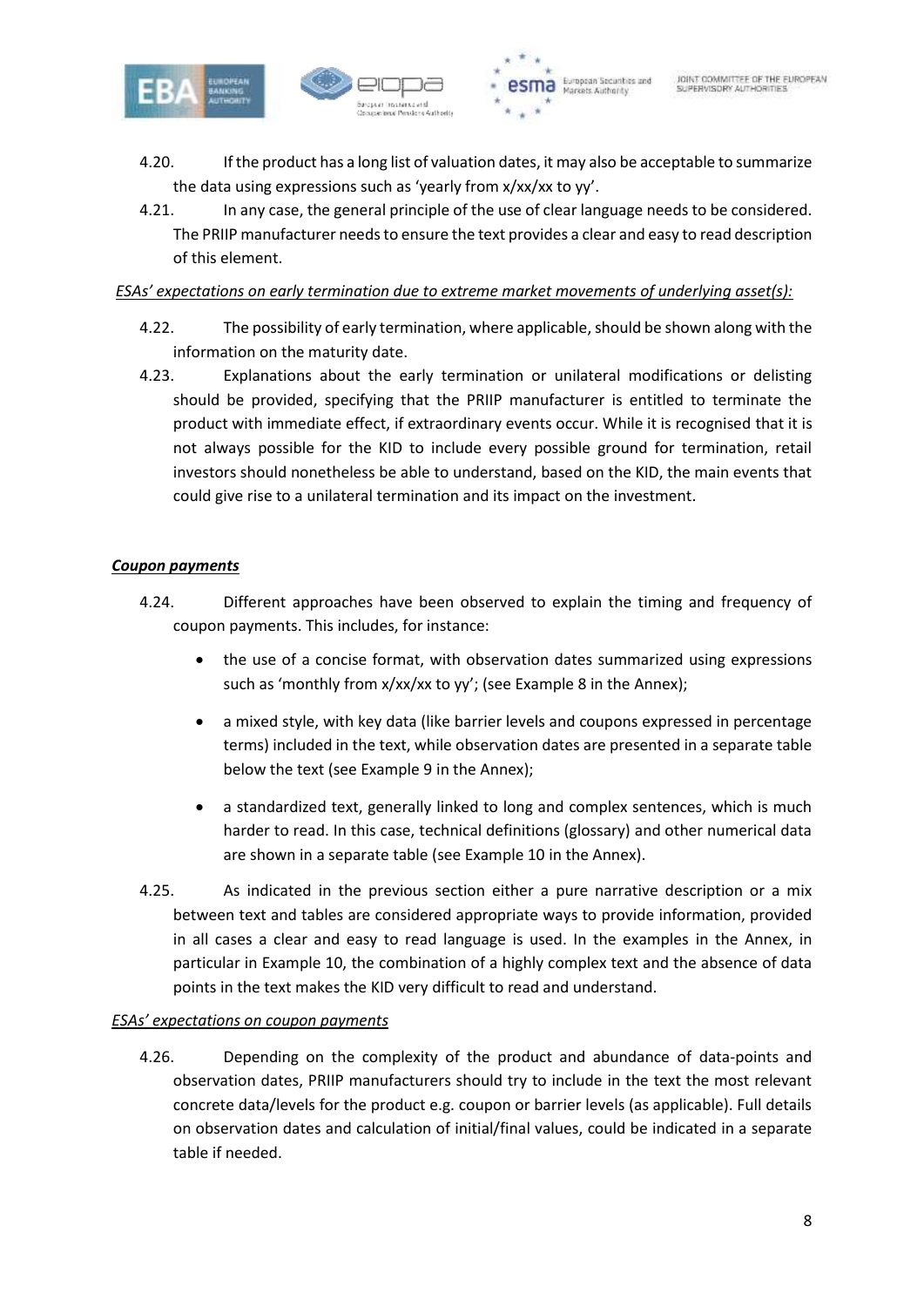



- 4.27. If the product presents a long list of dates, it may also be acceptable to summarize the data using expressions such as 'monthly from x/xx/xx to yy'.
- 4.28. When the amount of coupons/ payments is presented in currency terms (e.g., euros), it is recommended to express them also in annual percentage terms, to facilitate the comparison with other instruments.
- 4.29. In any case, the general principle of the use of clear language needs to be considered. The PRIIP manufacturer needs to ensure the text provides a clear and easy to read description of this element.

## *Lack of information about the underlying assets*

- 4.30. Information about the asset(s) underlying the PRIIP is sometimes insufficient or very limited: in many cases, only the name of the reference asset is provided.
- 4.31. This is considered to be particularly important for products which have a custom index as the underlying. Custom indexes use more or less complex rules to select the components to invest in, and are generally based on a theme and on financial filters and weighting schemes. The awareness of these rules is as important as the payoff description, in order to understand the economic rationale of the product. Due to the lack of information about the underlying asset, the KID cannot be considered as sufficient for the retail investor to take an informed decision.

#### *ESAs' expectations on information about the underlying assets*

4.32. PRIIP manufacturers should endeavour to describe in a clear and accurate way the specific nature (share, bond, commodity, index, etc.) and business sector of the underlying asset(s) or reference value(s), to allow the retail investors to evaluate the product´s aim and to identify the drivers of its performance.

## *Description of leverage factor*

4.33. For leveraged products, competent authorities have observed that in several cases KIDs do not offer enough information about the relationship between the payoff of the product and the underlying asset, and about the dynamic or constant nature of the leverage factor (see Examples 11 and 12 in the Annex), its value (or maximum value if dynamic), and the factors that underpin its variability.

## *ESA's expectations regarding leverage*

- 4.34. In order to allow retail investors to better understand the payoff of those products, the functioning of the leverage factors and the risks related to them, it is recommended to clarify as part of the 'Objectives':
	- a. the type of leverage effect (constant or dynamic); in the case of dynamic leverage, further specify how it varies/ which factors underpin the variability;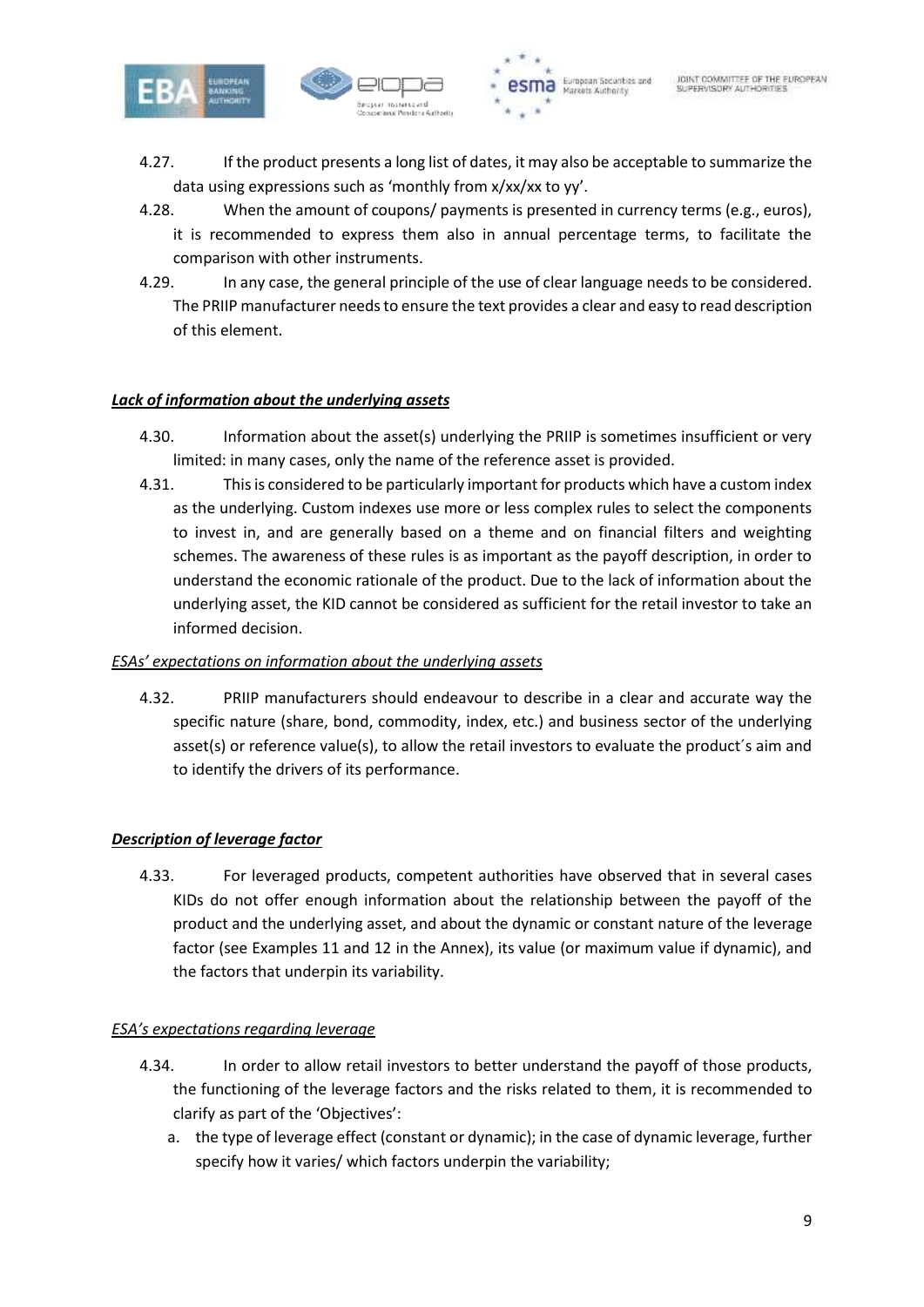





- b. the value that the leverage effect can assume (if constant, a single figure; if dynamic, the value at the moment of issuance, or during the life of the product, including the maximum level, if known);
- c. an indication that the leverage effect can reach very high levels, in case it is not possible to specify the maximum level of the dynamic leverage;
- d. with particular reference to CFDs, that the retail investor may be required to increase the margin due to market changes and that his/her position may be closed early if the margin call is not fulfilled.

# 5. 'INTENDED RETAIL INVESTOR'

- 5.1. Competent authorities have observed that the description of the target retail investors contained in KIDs is, in some cases, too high level and abstract. It is expected that this is, in part, a consequence of the automation of the production of the KID as referred to in Section 4 above. In case of a PRIIP offering a range of options for investment that follow the approach set out in Article 10(b) of the PRIIPs Delegated Regulation, this Section applies only to the specific information on each underlying investment option. The issues identified include:
	- Customer knowledge is typically described as a level of required knowledge using labels such as 'basic', 'sufficient', and 'extended'. In some KIDs, these categories are not well defined, and it is difficult for the retail investor to decide, for instance, whether his knowledge is 'sufficient' or not.
	- Indications for the intended investment horizon sometimes refer to the remaining time to maturity of the products, and when indications are given for the appropriate risk tolerance, a reference is usually made to the risk section of the KID, using generic expressions without specific information in this section.
	- Loss-bearing capacity: in some KIDs the potential for unspecific losses ('low losses', 'there may occur losses', 'has to bear any losses') are described. In other cases an indication of the loss-bearing capacity of the retail investor is missing, or is described using generic expressions applicable to all products (for example that the retail investor should be able to bear the total loss of capital even in products with low or medium summary risk indicator or partial protection of capital).

## *ESAs' expectations regarding the intended retail investor*

- 5.2. PRIIP manufacturers should describe the target retail investors identified in a concise and clear manner, and the description should include all the aspects stated in Article 2(3) of the PRIIPs Delegated Regulation, such as but not limited to the ability of retail investors to bear investment loss and their investment horizon preferences.
- 5.3. The description in the KID should be product-specific, and generic or unclear expressions should be avoided. Where labels or categories are used in the KID, these terms should be clear and understandable by the type of retail investor that is intended to be targeted, and where applicable these terms should be briefly explained.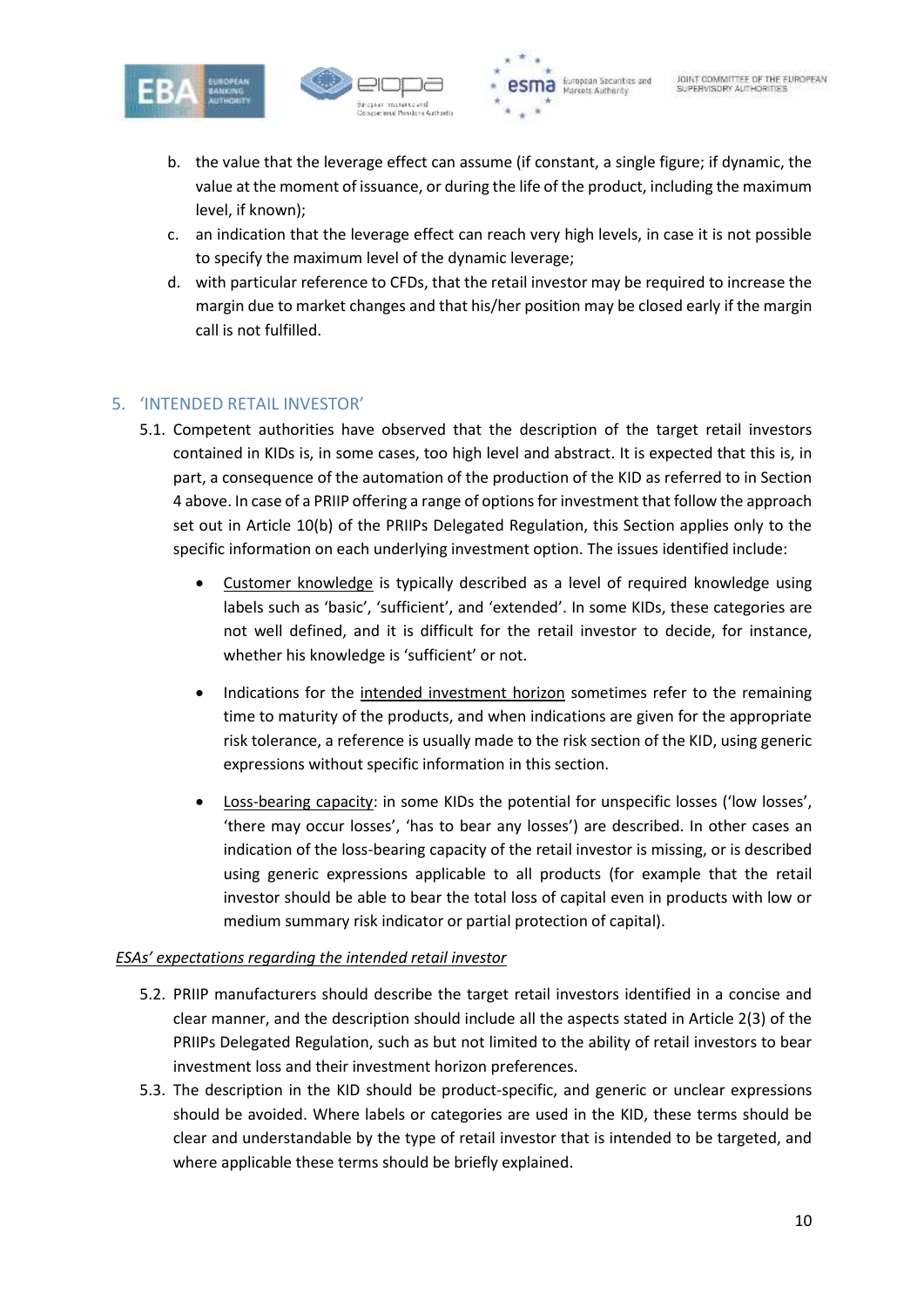



- 5.4. In view of current practices, it is also considered relevant to address a number of specific cases:
	- a. The intended investment horizon should not be described only in a generic sentence, such as 'clients must be able to keep the product until the maturity'. A more specific timeframe should be referred to, such as 'very short', 'short', 'medium' or 'long', or the number of years of investment deemed compatible with the product.
	- b. Where the summary risk indicator is mentioned, the concrete level could be shown to improve readability (for example the retail investor should be willing to assume a risk of 3 out of 7, that is medium-low risk) rather than a generic sentence that can be applicable to all products, such as 'investors shall be able to bear the risk implied in the summary risk indicator'.
	- c. Where the description of the loss bearing capacity of the intended retail investor takes into account the credit risk or risk of default as well as the market risk, this needs to be indicated in clear terms in order to ensure coherence with other information in the KID, such as the level of the summary risk indicator or regarding any capital protection / guarantee.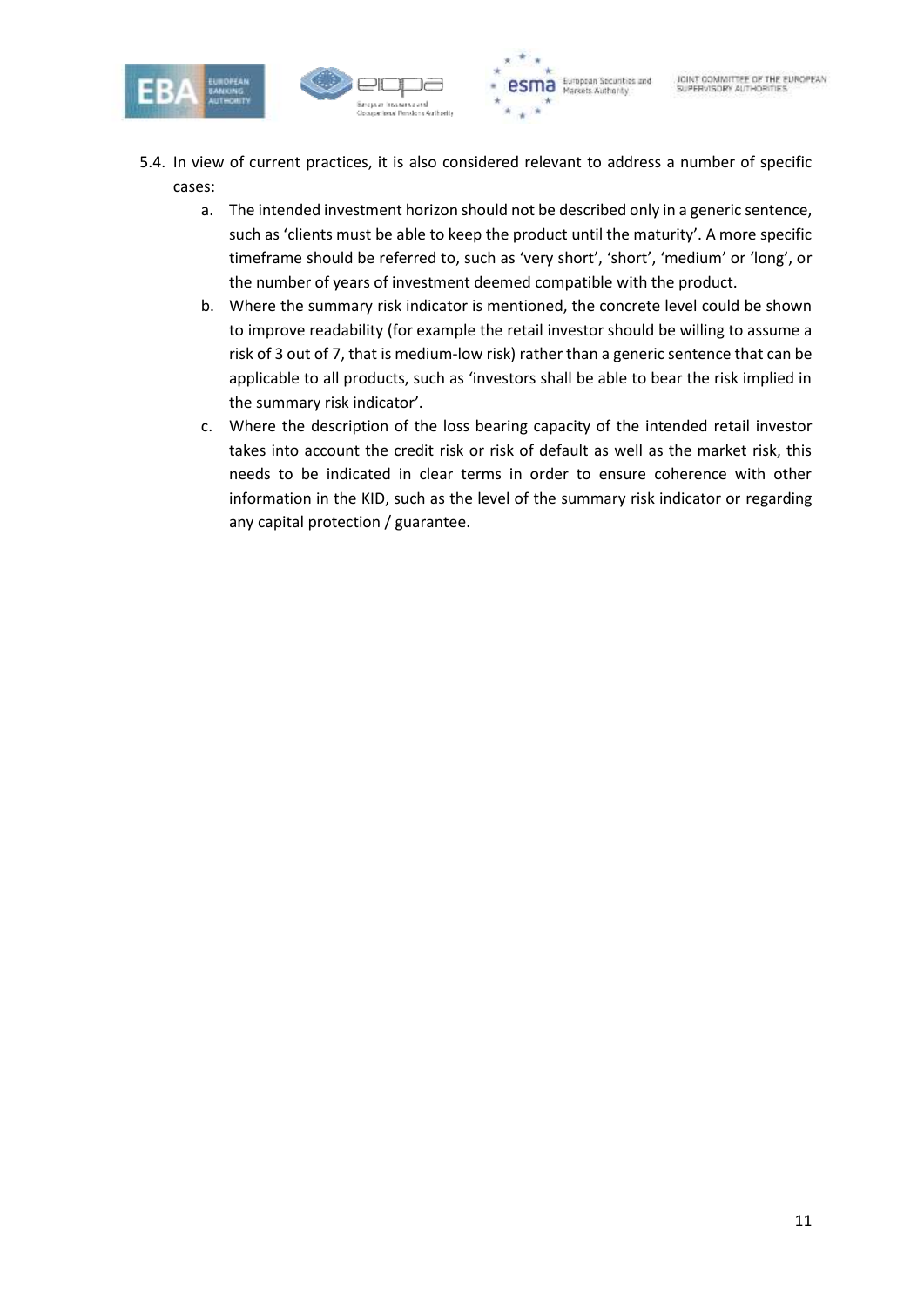





#### 6. ANNEX – EXAMPLES

1

#### Example 1 - Mortgage bonds

Mortgage backed securities (MBS) are investment products secured by a mortgage/pool of mortgages typically backed by real estate holdings. MBS are similar to bonds since they allow investors to receive periodic payments (interest and principal), somewhat like coupon payments in bonds.

As per the definition laid down in Article 2(1)(28) of Regulation (EU) No 600/2014 (MiFIR)<sup>11</sup>, MBS qualify as 'structured finance products' – '(...) securities created to securitise and transfer credit risk associated with a pool of financial assets entitling the security holder to receive regular payments that depend on the cash flow from the underlying assets'.

These particular bonds are generally labelled in the 'Type' section of the KID as 'debt obligations' without any other specification. It could be argued that this description is accurate. However, when only this term is used, such a broad categorization, under which many different types of PRIIPs may fall, and which lacks reference to any of the particular product features, is of limited value to retail investors to properly distinguish and compare between products carrying the same label.

#### Example 2 - Structured notes (non-leverage products)

These products, that may take the form of transferable securities<sup>12</sup> or notes, are securitised derivatives, i.e. pre-packaged investments that derive their performance from a particular underlying asset(s) or reference value(s), through a non-traditional pay-off formula that embeds the use of derivatives and a variety of features $^{13}$ .

Capital repayment and periodic coupons are in the majority of cases not guaranteed and the product can bear losses up to the total amount of the capital invested.

These securitised derivatives have a variety of commercial names, and in many jurisdictions the label "Certificates" is commonly used to refer to the broad category. These Certificates, as per Article 2(1), point (27) of MiFIR, are simply defined as '(…) securities which are negotiable on the capital market and which in case of a repayment of investment by the

<sup>&</sup>lt;sup>11</sup> Regulation (EU) No 600/2014 of the European Parliament and of the Council of 15 May 2014 on markets in financial instruments and amending Regulation (EU) No 648/2012 (OJ L 173, 12.6.2014, p. 84).

<sup>&</sup>lt;sup>12</sup> Article 4(1), point (44) of MiFID II '(...) those classes of securities which are negotiable on the capital market, with the exception of instruments of payment, such as: (a) shares in companies and other securities equivalent to shares in companies, partnerships or other entities, and depositary receipts in respect of shares; (b) bonds or other forms of securitised debt (…)'.

 $13$  Usually for the offering of these products the pre-approval of a Prospectus is mandatory, and detailed, long, complex and legalistic "terms and conditions" documents are publicly available (ESMA Register, website).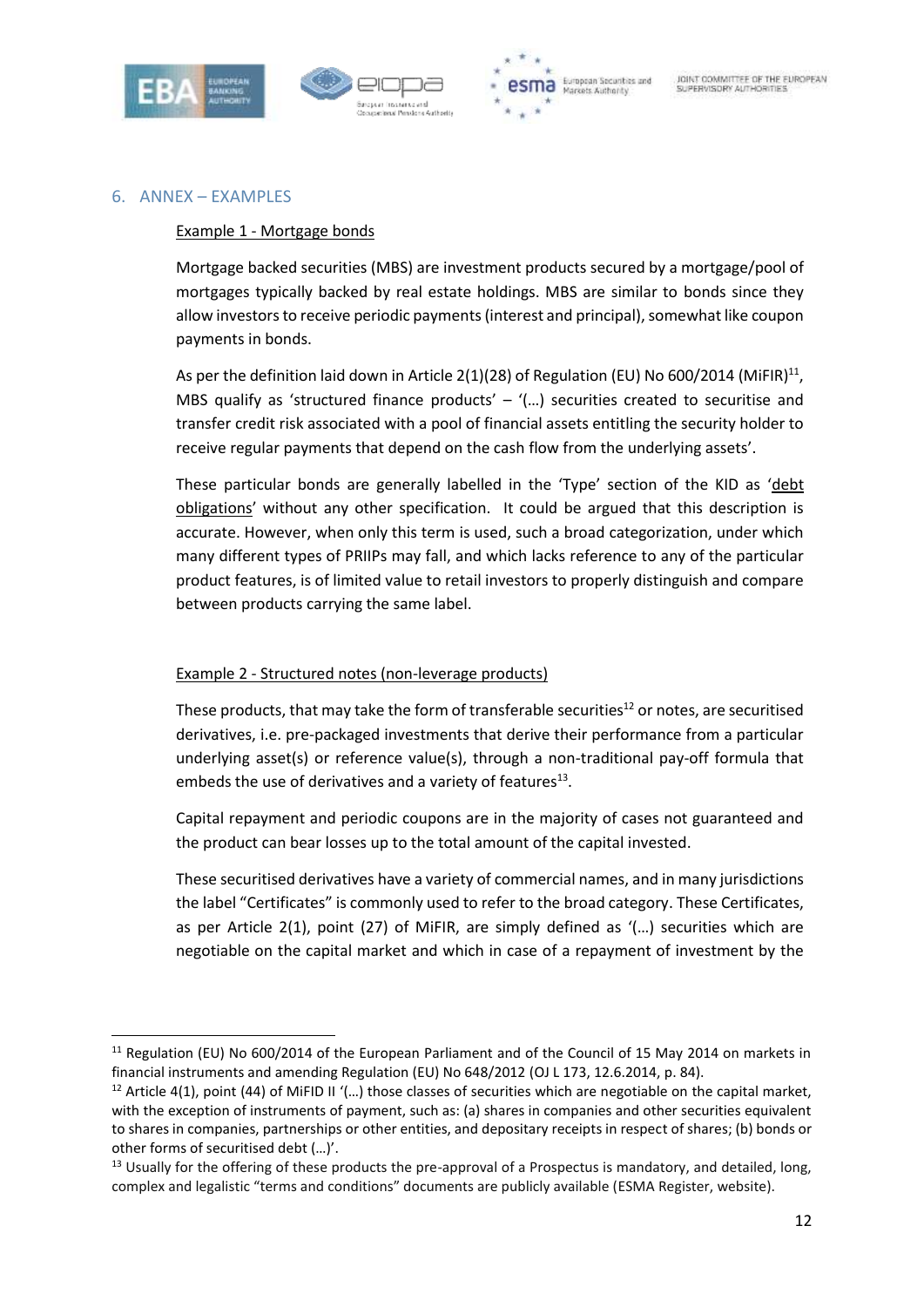





issuer are ranked above shares but below unsecured bond instruments and other similar instruments'.

In the 'Type' section of the KID, however, these products are often labelled as 'debt obligations' or 'notes' or 'bearer bonds' without any other specification. Again, it could be argued that these labels are accurate. Nevertheless, the lack of further information on the nature and specific features of the product may lead to a misinterpretation by the retail investor, especially about the risks of capital loss and early redemption.

## Example 3 - Leverage products (i.e. turbos or turbo warrants)

Turbos (or knock-out warrants) are another very popular type of securitised derivatives with an embedded mechanism of dynamic leverage that, together with the knock-out barrier or level, may result in the early termination of the product with a settlement amount of zero (and consequent total loss of capital). These products are typically listed on exchanges.

Other than this commercial name alone, the following Type labels have been found for Turbos: '*This product is a bearer bond issued under [country] law represented by a global certificate and evidenced in the form of a book entry transferable Open End Turbo Warrant*"; or "*This product is a transferable security*".

## Example 4 – Capital protection and description of losses

The 'Objectives' sub-section contains a long sentence concerning the potential capital loss, such as the following: '*if the final reference level is lower than the barrier level, you will receive a cash payment directly linked to the performance of the underlying. The cash*  payment will be equal to (i) the nominal value of the product multiplied by (ii) the final *reference level divided by the exercise level*'*.*

# Example 5 – Capital protection and description of losses

A better practice, as opposed to Example 4, is to explicitly indicate the potential loss: *'if the final reference level is lower than the barrier level, you will receive a cash payment equal to the notional Amount reduced by the underlying performance. In this case you will suffer a partial or total loss of the amount invested'.*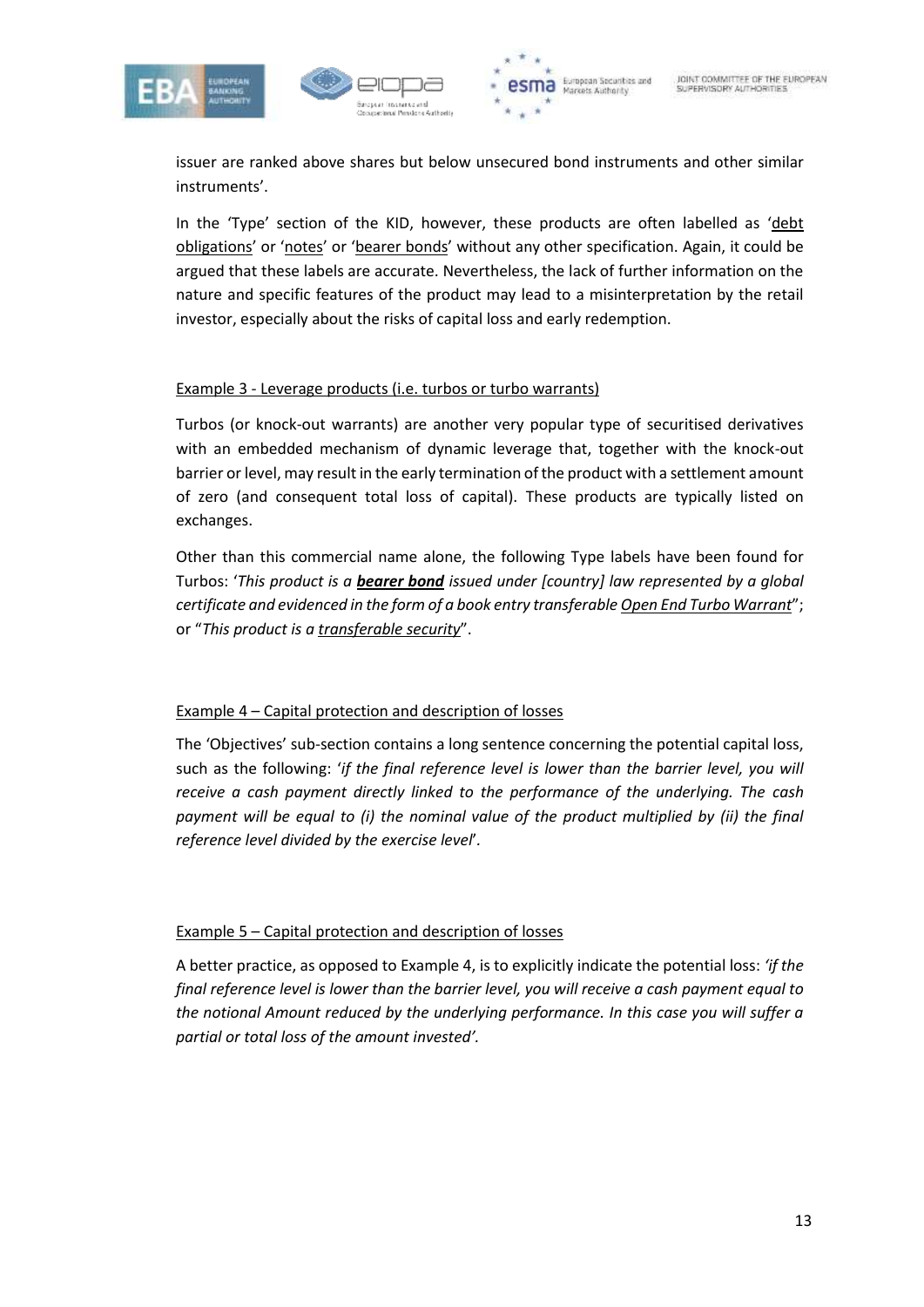





# Example 6 – Autocallability feature

*'If, at any Valuation Date of the Amount of Early Redemption, the closing price of Underlying*  is equal to or greater than the Barrier for Early Redemption, the product will be settled at *the corresponding Early Redemption Date, and you will receive the Notional Amount.'*

In this case, all the relevant observation dates and barrier levels are presented in a separate table and not included in the text. Although the use of tables is acceptable, in this example the combination of a highly complex text and the absence of data points in the text, makes the KID very difficult to read and understand.

# Example 7 – Autocallability feature

*'If the value of the underlying asset, at any annual valuation date is equal to or greater than 70% of its initial value, the product will be settled and you will receive back the nominal amount'.* 

This example shows a better practice as the narrative uses simpler language and the inclusion of some key data in the text (the barrier levels that lead to the early redemption event) makes it easier to read and understand.

## Example 8 – Coupon payments

Concise format, with observation dates summarized using expressions such as 'monthly from x/xx/xx to yy':

*'if the final value of underlying asset is equal to or greater than 90% of its initial value, on each monthly observation date starting from x/xx/xx to xx/xx/xx, you will receive on the applicable settlement date a coupon of 2,5% on the Nominal amount.'*

## Example 9 – Coupon payments

Key data is included in the text, while observation dates are presented in a separate table below the text:

*'On Observation Date if the Closing Price of the Underlying is 90% or more of the Initial Level, you will receive on the applicable Settlement Date a coupon of 2,5% on the Nominal amount. Otherwise you will not receive a coupon'.*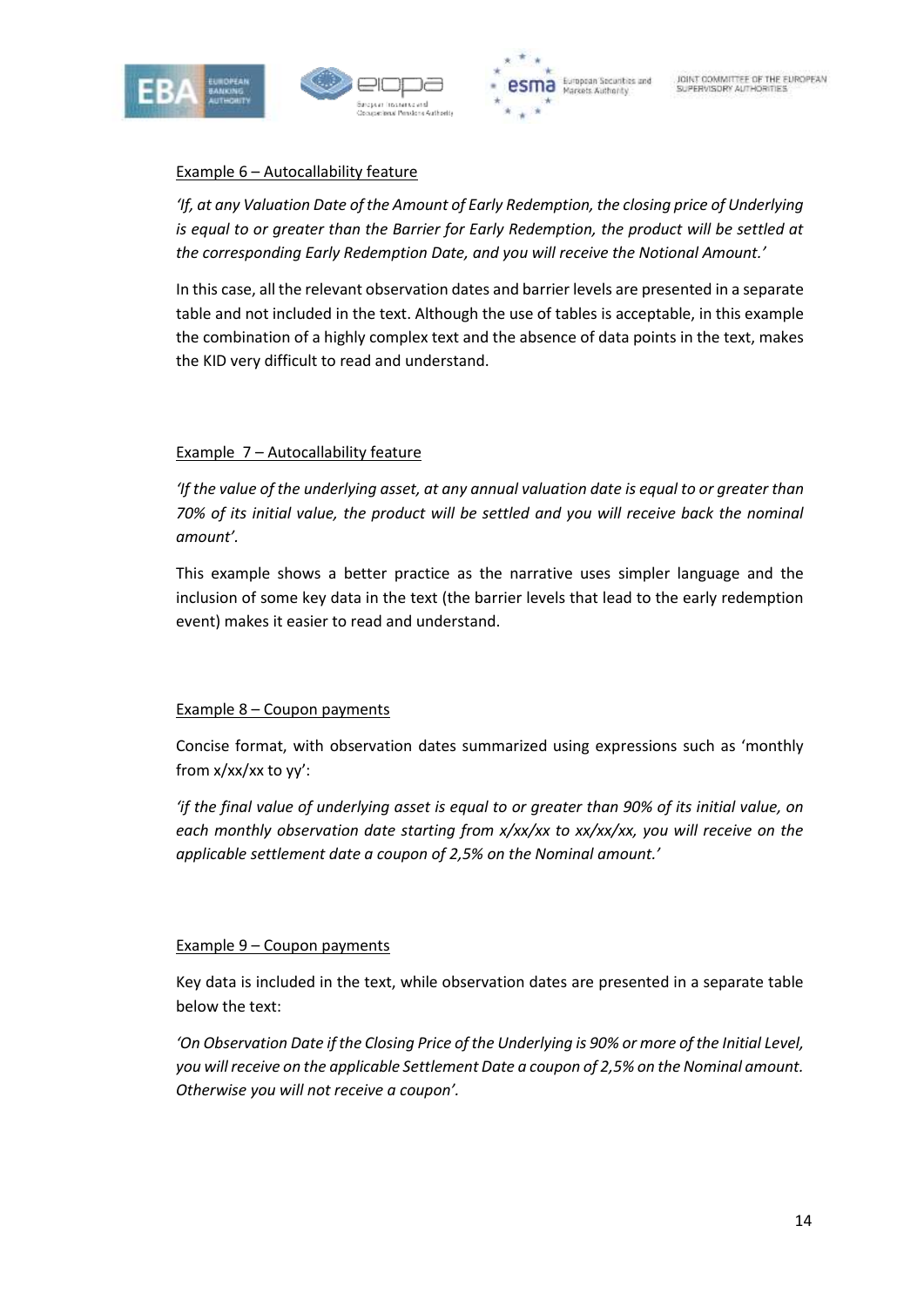

1





## Example 10 – Coupon payments

Use of a standardized text (long/complex), with numerical data in a separate table:

*'A conditional coupon must be paid at the relevant Conditional Coupon Type on (..) the Notional Amount each time the following condition (the Conditional Coupon Condition) is met: if, on a Conditional Coupon Valuation Date, the underlying closing price is greater than or equal to the relevant Conditional Coupon Barrier. Otherwise, the coupon will be omitted but will not be permanently lost.'* 

#### Example 11: Dynamic leverage

For Turbos and other products with knock-out barriers, the leverage factor is defined by the ratio between the price of the underlying asset multiplied by the number of whole units or the number of fractions of the underlying value to which the Turbo refers and the price of the Turbo on the same date. However, since the price of the Turbo is not linearly dependent on the price of the underlying, the ratio that defines the leverage is not constant over time, and its variability is not known *ex ante* and it could reach very high levels (i.e. double digits or more) when the price of the underlying is close to the knock out level<sup>14</sup>.

KIDs usually do not provide an explicit field containing the information on the leverage factor (quantitative value), nor a methodology for specifying the functioning of this factor, its variability and the possibility that it reaches very high levels.

Generally, a short generic sentence is used to describe the leverage effect in the KID: *'The objective of this product is to provide you with disproportionate (leveraged) participation in any price movement of the Underlying. This has the effect, inter alia, that you are exposed to a very high risk of a total loss of your investment.'*

## Example 12: Constant leverage (i.e. contracts for difference (CFDs))

CFDs are derivatives contracts between two parties that pay a return, directly linked to the price movements of an underlying asset, amplified by a leverage effect.

The retail investor has to deposit an *initial margin* (which corresponds to the initial investment that is a percentage of the underlying value or notional value); this margin changes day by day (upward or downward) depending on the performance - positive or negative - of the underlying asset. Negative changes in the trading account could lead to a total or partial erosion of *initial margin*; in that case, an additional deposit may be required and losses may be higher than the initial sum invested.

 $14$  If the price of the underlying is equal to or lower than the knock-out level, at any time during the observation period (duration of the product), the product is closed with zero value.